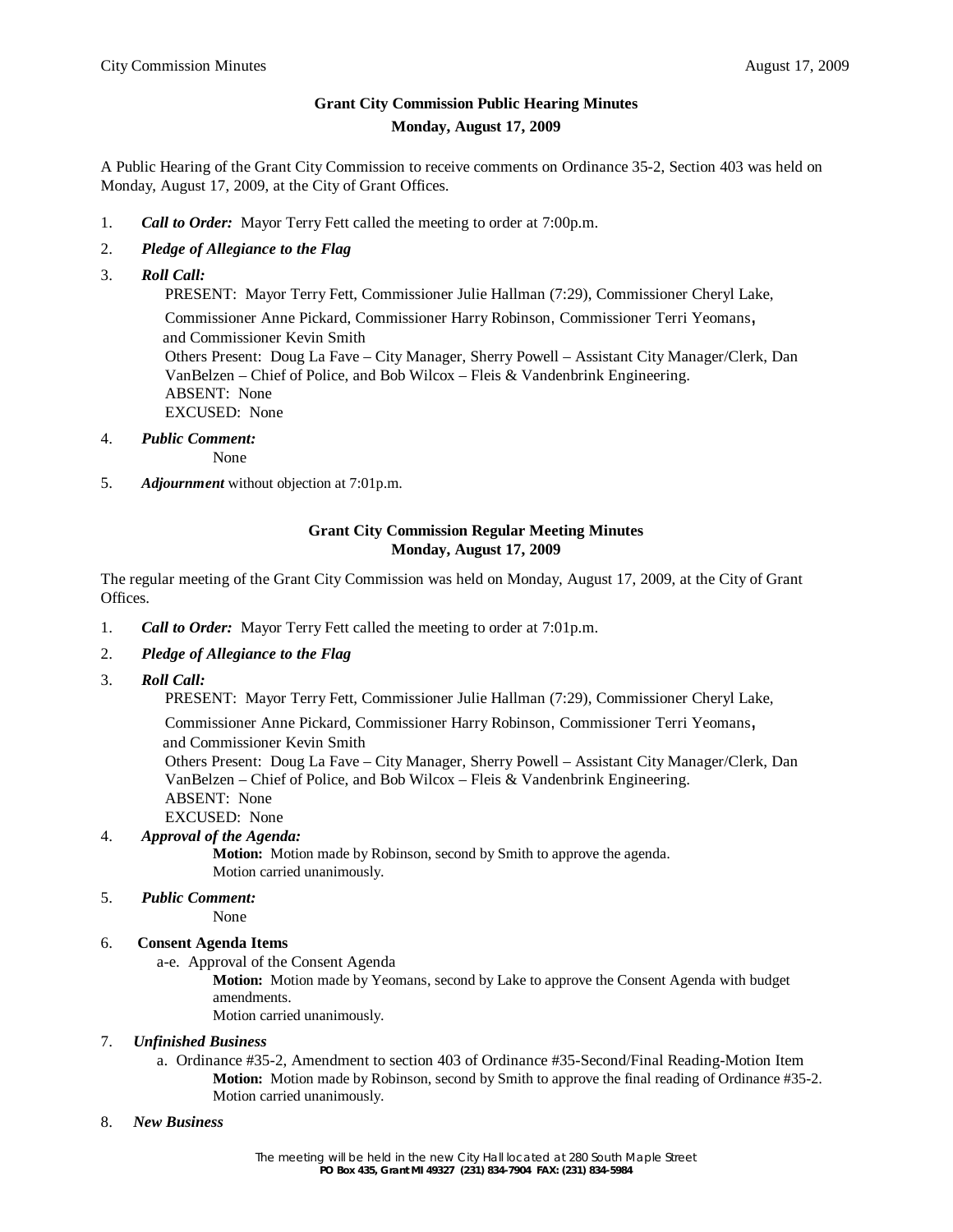a. Ordinance #45-1, A revised ordinance establishing the salary of elected offices for the City of Grant-First Reading.

**Motion:** Motion made by Yeomans, second by Lake to accept the first reading of Ordinance #45-1. Pickard: Asked for clarification of the breakdown of pay based on meetings. La Fave: Responded that it was based on meetings per month. Motion carried unanimously.

- b. Ordinance #55, An ordinance authorizing an emergency ambulance service fee. **Motion:** Motion made by Lake, second by Smith to accept the first reading of Ordinance #55. Motion carried unanimously.
- c. Resolution 09-36: A Resolution authorizing to approve request to transfer ownership 2009 class c licensed business with dance-entertainment permit for 189 S. Maple, Grant, MI 49327, newaygo County from Parson's Project, INC to 2 Cool, Inc.

**Motion:** Motion made by Smith, second by Pickard to approve Resolution 09-36. Motion carried unanimously.

- d. Resolution 09-37: A Resolution to enter into a contract for street repairs. **Motion:** Motion made by Pickard, second by Lake to approve Resolution 09-37. Motion carried unanimously.
- e. Resolution 09-38: A Resolution for pavement markings. **Motion:** Motion made by Robinson, second by Yeomans to approve Resolution 09-38. Motion carried unanimously.
- f. Resolution 09-39: A Resolution for the purchase of a dock for Blanche Lake. **Motion:** Motion made by Robinson, second by Yeomans to approve Resolution 09-39. La Fave: Informed the commission that the dock will be purchased for the cost of the materials only. Motion carried unanimously, with Fett abstaining.
- g. Resolution 09-40: A Resolution approving the limited transfer of police services authority between the City of Grant and Grant Township.

**Motion:** Motion made by Yeomans, second by Smith to approve Resolution 09-40. Motion carried unanimously.

h. Resolution 09-41: A Resolution approving partnering with Grant Public Schools for a school liaison officer from the Grant Police Department.

**Motion:** Motion made by Robinson, second by Pickard to approve Resolution 09-41. Motion carried unanimously.

- i. Resolution 09-42: A Resolution amending the fee rate schedule for FY-09-10. **Motion:** Motion made by Yeomans, second by Lake to approve Resolution 09-42. Motion carried unanimously.
- j. Resolution 09-43: A Resolution to authorize issuance of sanitary sewer system revenue bonds.. **Motion:** Motion made by Lake, second by Yeomans to approve Resolution 09-43. **La Fave:** Explained that Rural Development makes the project affordable with a grant/loan combo. Motion carried unanimously.
- k. Resolution 09-44: A Resolution providing for the incurrence of indebtedness for the purpose of providing a portion of the cost of acquiring, constructing, enlarging, improving, and/or extending the City of Grant wastewater treatment plant/collection system.

**Motion:** Motion made by Yeomans, second by Smith to approve Resolution 09-44. Motion carried unanimously.

- 9. *Other Business*
	- a. City Charter-Revision: Doug explained that the Attorney General's office is not comfortable allowing us to amend the Charter, but wants us to proceed with a Charter Revision. We will need to form a Charter Commission of nine elected residents.
	- b. City Master Plan: We will publish a Notice of Public Hearing at the September meeting and then it will be officially done.

#### 10. *Information Items/Updates*